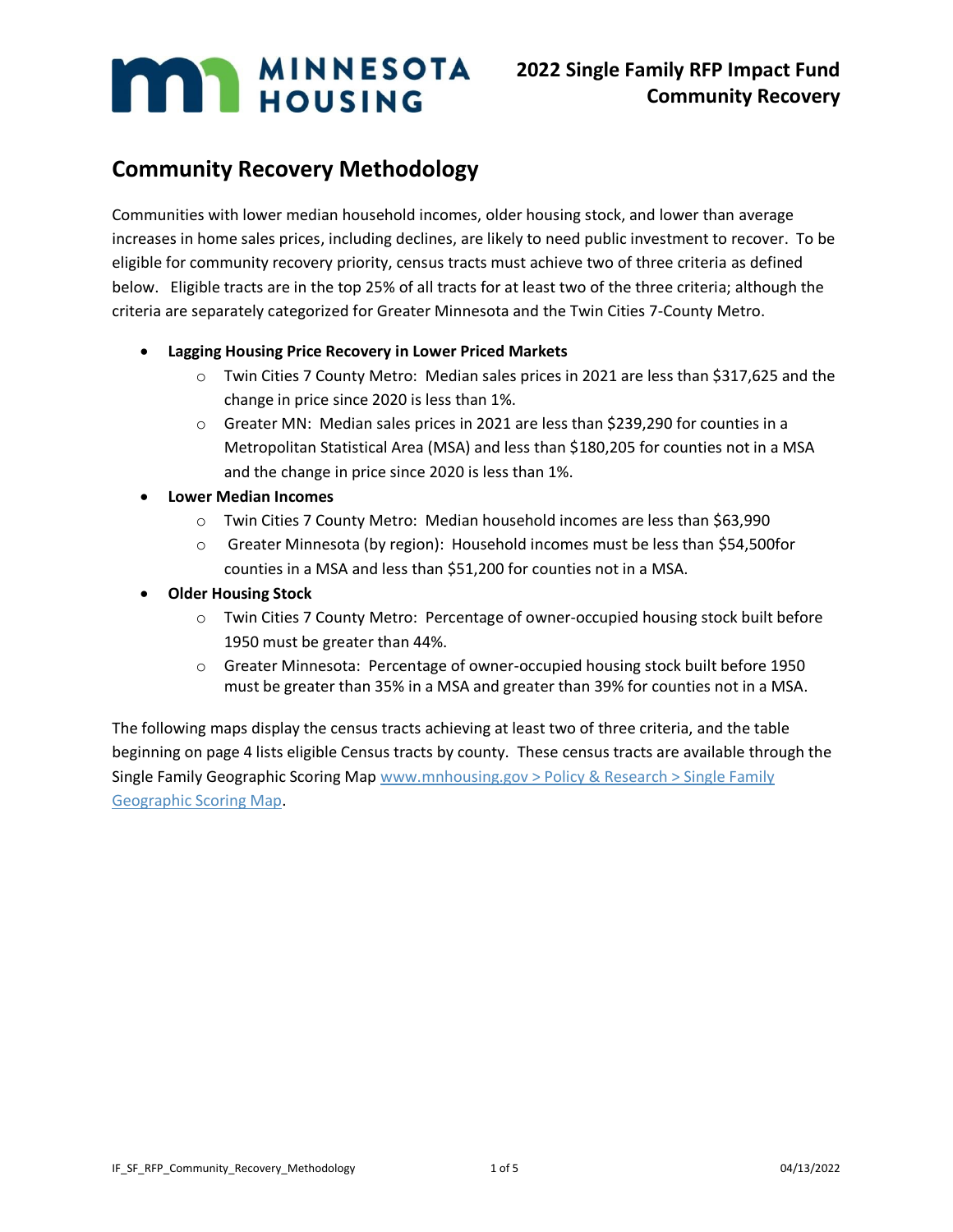## **Community Recovery Areas**



Source: American Community Survey 2016-2020, 2020-2021 Department of Revenue Certificate of Real Estate Value Data.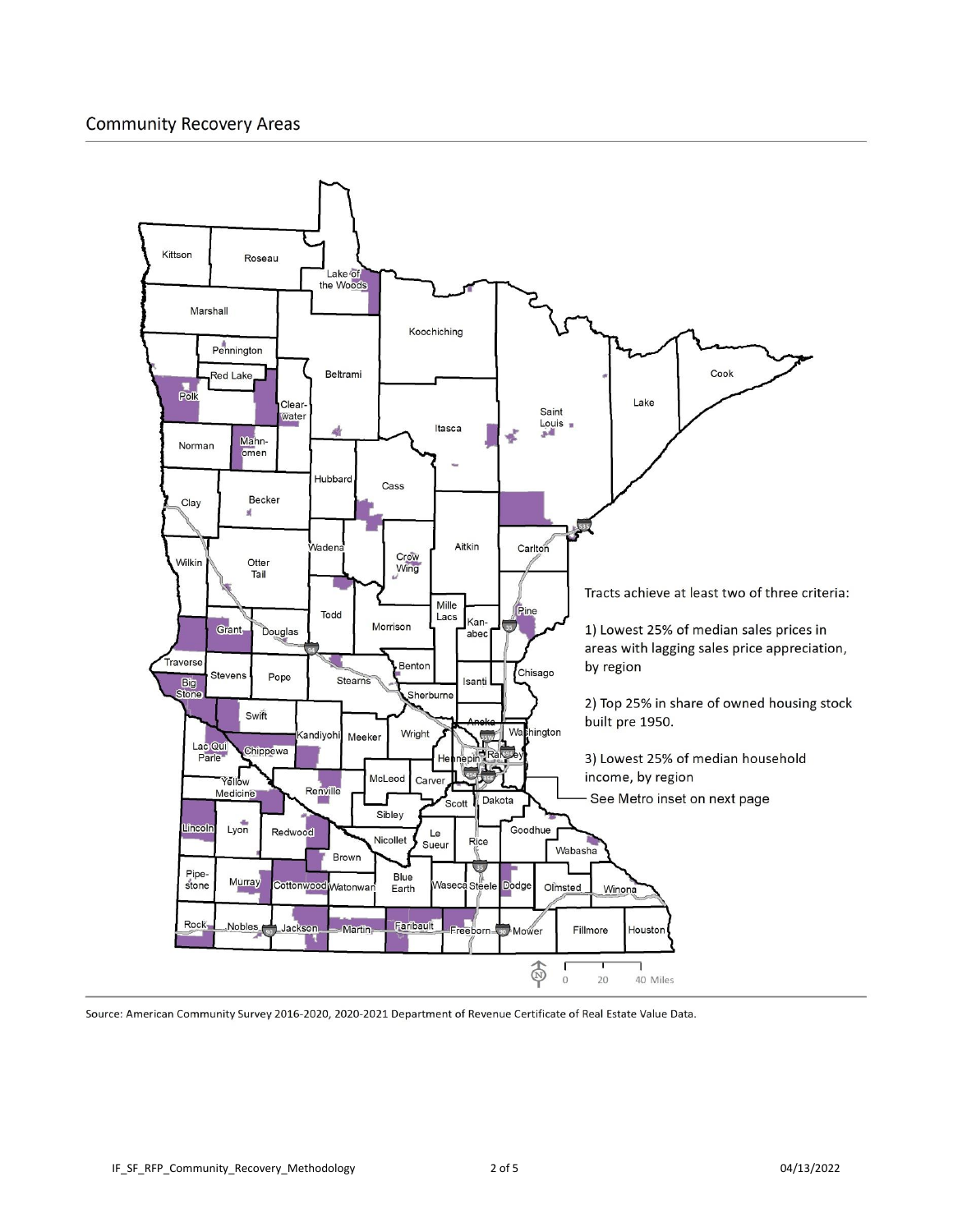



Source: American Community Survey 2016-2020, 2020-2021 Department of Revenue Certificate of Real Estate Value Data.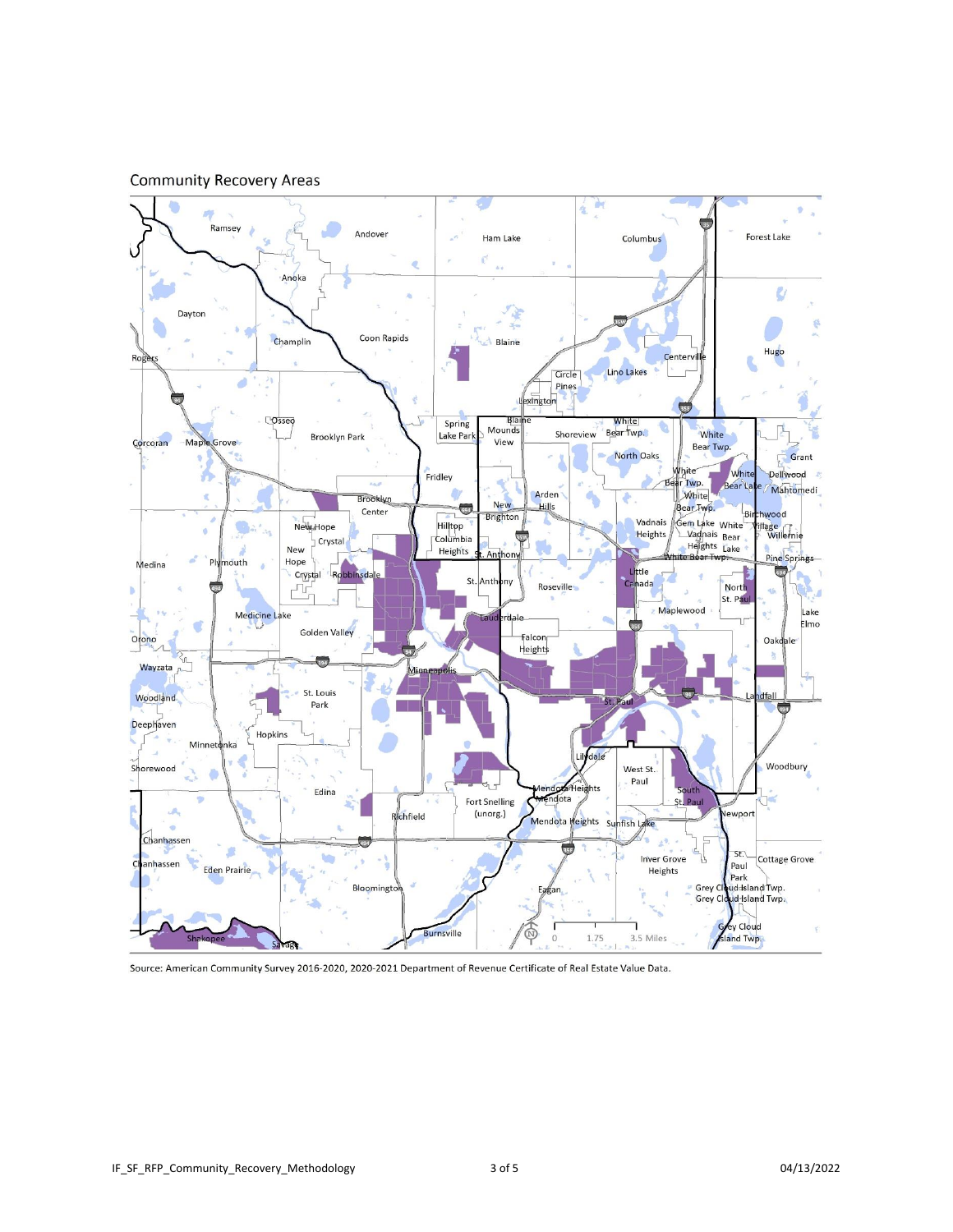| Anoka             | 4603     | 22            | Lake of the Woods |
|-------------------|----------|---------------|-------------------|
| 508.26            | 4601     | 33            | 4603              |
| Becker            | 4604     | 59.01         | Lincoln           |
| 4505              | Freeborn | 59.02         | 2010.01           |
| Beltrami          | 1808     | 68            | Lyon              |
| 4507.04           | 1809     | 82            | 3605              |
| 4507.06           | 1802     | 83            | 3607              |
| 4506              | Goodhue  | 85            | Mahnomen          |
| Benton            | 802.01   | 118           | 9401              |
| 202.06            | Grant    | 119.98        | Martin            |
| <b>Big Stone</b>  | 702      | 121.01        | 7906              |
| 9503              | Hennepin | 1040.02       | 7902              |
| 9501              | 1002     | 38.01         | Mower             |
| 9502              | 1004     | 27            | 8                 |
| <b>Blue Earth</b> | 1005     | 1025          | 4.1               |
| 1706              | 1009     | 1086          | 3                 |
| 1707              | 1021     | 1007          | Murray            |
| Brown             | 1028     | 268.09        | 9003              |
| 9601.01           | 1034     | 81            | Nobles            |
| 9606              | 1037     | 1008          | 1055              |
| Cass              | 1041     | 78.01         | Olmsted           |
| 9606              | 1057     | 1060          | $\overline{2}$    |
| Chippewa          | 1062     | 1016          | 3                 |
| 9505              | 1100     | 1018          | 5                 |
| Clay              | 1069     | 1020          | 6                 |
| 203               | 1070     | 1258          | Otter Tail        |
| 204               | 1074     | 1257          | 9610              |
| Clearwater        | 1088     | 1039          | Pennington        |
| 1                 | 1089     | Isanti        | 904               |
| Cottonwood        | 1097     | 1303.04       | Pine              |
| 2702              | 1040.01  | Itasca        | 9504.02           |
| 2701              | 264.06   | 4808.05       | Pipestone         |
| Crow Wing         | 1263     | 4805          | 4603              |
| 9507.02           | 240.05   | Jackson       | Polk              |
| 9512              | 1259     | 4801          | 205               |
| Dakota            | 1260     | Kandiyohi     | 210               |
| 603.01            | 213      | 7805          | 202               |
| 602.02            | 1104     | 7812          | Ramsey            |
| Dodge             | 1067     | 7808          | 345               |
| 9503              | 1013     | Koochiching   | 346.01            |
| Douglas           | 1019     | 7902.02       | 346.02            |
| 4507.04           | 1094     | 7901          | 313               |
| Faribault         | 1.02     | Lac qui Parle | 324               |
| 4602              | 17       | 1801          | 355               |